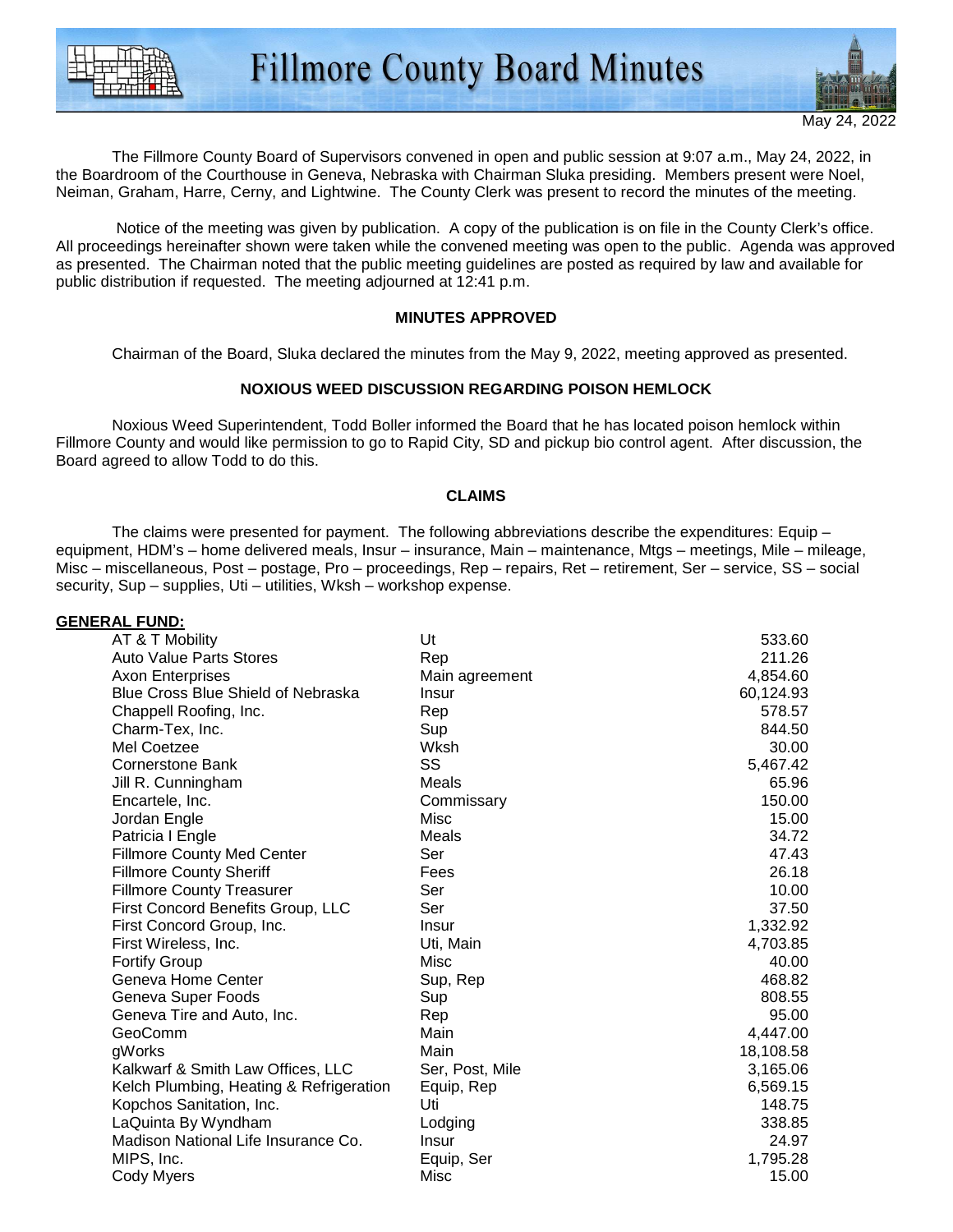

# Fillmore County Board Minutes



| NE Association of County Clerks, Register      |                      |           |
|------------------------------------------------|----------------------|-----------|
| Of Deeds & Election Commissioner               | Wksh                 | 125.00    |
| Nebraska Fire Sprinkler                        | Ser                  | 535.00    |
| Nebraska Law Enforcement Training Center Wksh  |                      | 72.00     |
| Nebraska Public Power District                 | Uti                  | 1,345.82  |
| Mariah Newmyer                                 | Mile                 | 359.19    |
| 911 Custom                                     | Ser                  | 5,990.00  |
| Noel Lawn Care                                 | Ser                  | 624.98    |
| Conner Nun                                     | Misc                 | 25.00     |
| <b>Tanner Nun</b>                              | Misc                 | 25.00     |
| <b>Platte Valley Communications</b>            | Equip                | 2,353.05  |
| Precision Signs and Graphics, LLC              | Graphics             | 1,680.00  |
| Quadient Finance USA, Inc.                     | Post                 | 700.00    |
| <b>Retirement Plans Division of Ameritas</b>   | Ret                  | 5,239.10  |
| S & S Worldwide, Inc.                          | Sup, Wksh            | 130.96    |
| Seward County Independent                      | Ad                   | 100.00    |
| State of Nebraska DAS State Accounting         | Ser                  | 43.88     |
| State of Nebraska Health & Human Serv.         | April patient care   | 180.00    |
| 34 Electric, LLC                               | Rep, Ser             | 225.00    |
| <b>Brandy VanDeWalle</b>                       | Lodging, Meals, Mile | 221.73    |
| Verizon Wireless                               | Uti                  | 320.08    |
| Village of Grafton                             | Misc Election        | 55.00     |
| <b>Village of Shickley</b>                     | <b>Misc Election</b> | 35.00     |
| <b>Weaver Pharmacy</b>                         | Sup                  | 230.46    |
| <b>WEX Bank</b>                                | Fuel                 | 3,830.30  |
| Windstream                                     | Uti                  | 144.60    |
| <b>York County Assessor</b>                    | VSO Ser              | 10,000.00 |
| Zito Media                                     | Uti                  | 70.32     |
| Poll Worker                                    | <b>Salaries</b>      | 4,945.44  |
| Payroll                                        | <b>Salaries</b>      | 78,791.74 |
| <b>ROAD/BRIDGE FUND:</b>                       |                      |           |
| AT & T Mobility                                | Uti                  | 46.62     |
| <b>Beatrice Sand and Gravel</b>                | Gravel               | 4,374.03  |
| C & M Supply, Inc.                             | Fuel                 | 1,458.94  |
| <b>Cornerstone Bank</b>                        | SS                   | 2,560.41  |
| <b>Farmers Cooperative</b>                     | Fuel                 | 2,430.59  |
| Geneva Home Center                             | Rep                  | 42.99     |
| Geneva Super Foods                             | Sup                  | 8.43      |
| <b>Grafton Mini-Mart</b>                       | Fuel                 | 84.00     |
| Grafton Oil, Inc.                              | Fuel                 | 1,989.12  |
| gWorks                                         | Ser                  | 3,023.00  |
| Kopchos Sanitation, Inc.                       | Uti                  | 55.00     |
| <b>Martin Marietta</b>                         | Rock projects        | 15,719.22 |
| Nebraska Public Power District                 | Uti                  | 293.64    |
| <b>Perennial Public Power District</b>         | Uti                  | 89.77     |
| <b>Raka Rentals</b>                            | Rental               | 406.00    |
| <b>Retirement Plans Division of Ameritas</b>   | Ret                  | 2,266.19  |
| Speece Lewis Engineers                         | Ser Fee              | 3,724.32  |
| Spring Creek Repair & Farm Supply              | Sup                  | 495.00    |
| Verizon Connect NWF, Inc.                      | Uti                  | 80.42     |
| Wex Bank                                       | Fuel                 | 3,332.48  |
| Payroll                                        | Salaries             | 34,141.55 |
|                                                |                      |           |
| <b>INHERITANCE TAX FUND:</b>                   |                      |           |
| <b>Heartland Bank Trust, Successor Trustee</b> |                      |           |
| $\bigcap_{i=1}^{n}$                            | $D$ afuna            | റററ റമ    |

| Of the Audrey B. Nichols trust | Refund | 233.26   |
|--------------------------------|--------|----------|
| Midwest Connect                | Equip  | 5.200.00 |
| Woods Aitken, LLP              | Ser    | 867.00   |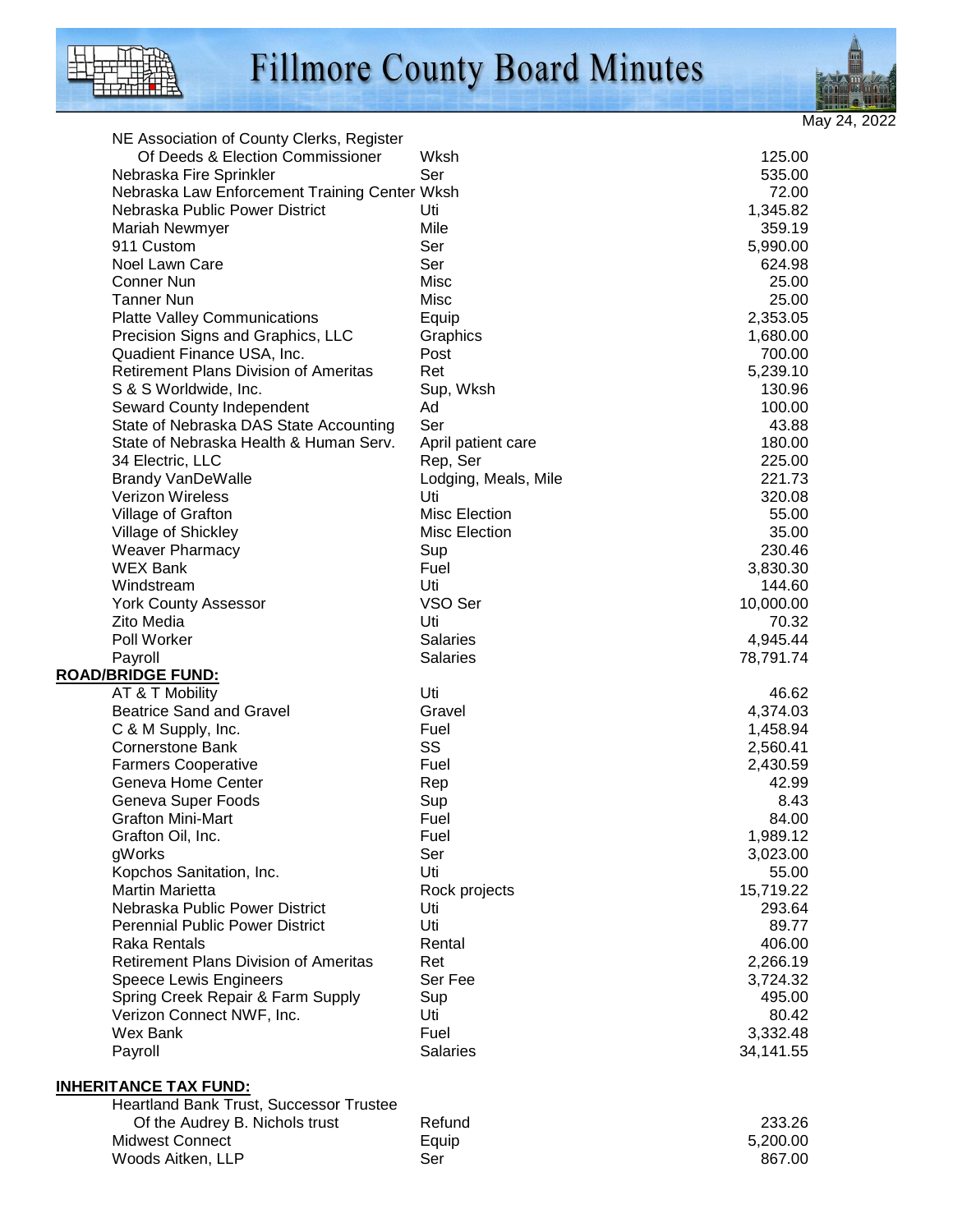# **Fillmore County Board Minutes**



May 24

| 911 EMERGENCY MANAGEMENT FUND: |                      |          |
|--------------------------------|----------------------|----------|
| Lichti Oil                     | Fuel                 | 117.48   |
| Nebraska Public Power District | Uti                  | 159.76   |
| Nemaha County Sheriff's Office | Uti                  | 93.32    |
| Windstream                     | Equip, Rep           | 1,966.90 |
| 911 WIRELESS SERVICE FUND:     |                      |          |
| Nemaha County Sheriff's Office | Uti                  | 217.72   |
| AG SOCIETY BOND FUND:          |                      |          |
| Union Bank & Trust             | Principal & Interest | 8,050.00 |
|                                |                      |          |

#### **CLAIMS APPROVED**

Harre moved and Lightwine seconded the motion to approve the claims presented. Upon roll call, the vote was as follows:

Ayes: Cerny, Graham, Harre, Lightwine, Neiman, Noel, and Sluka Nays: None

The Chairman declared the motion carried.

#### **SUBAWARD AGREEMENT WITH CITY OF LINCOLN FOR SERVICES REGARDING THE OLDER AMERICANS ACT**

 Senior Services Director, Brenda Motis submitted an email regarding the purchases that the Fairmont and Geneva Senior Centers applied for with this agreement. Fairmont was awarded funds to help purchase and install a new commercial dishwasher and Geneva was awarded funds for a commercial refrigerator, steam table, commercial ice machine, and laptop computer for a total award of \$15,340.00.

 Harre moved and Graham seconded the motion to approve the subaward agreement with the City of Lincoln for services regarding the Older Americans Act allowing funds to transfer through the County. Upon roll call, the vote was as follows:

Ayes: Cerny, Graham, Harre, Lightwine, Neiman, Noel, and Sluka Nays: None

The Chairman declared the motion carried.

#### **SURPLUS MISCELLANEOUS COMPUTER AND OFFICE EQUIPMENT**

 After discussion, Neiman moved and Lightwine seconded the motion to surplus miscellaneous computer and office equipment and to dispose of at the electronic recycling on June 6, 2022. Upon roll call, the vote was as follows:

Ayes: Cerny, Graham, Harre, Lightwine, Neiman, Noel, and Sluka Nays: None

The Chairman declared the motion carried.

#### **PRINT VENDOR FOR LB 644**

 After discussion, Cerny moved and Noel seconded the motion to select the Nebraska Print Shop as the vendor for LB 644 / LB 1250 (postcard bill). Upon roll call, the vote was as follows:

Ayes: Cerny, Graham, Harre, Lightwine, Neiman, Noel, and Sluka Nays: None

The Chairman declared the motion carried.

#### **HEALTH INSURANCE FOR 2022 / 2023**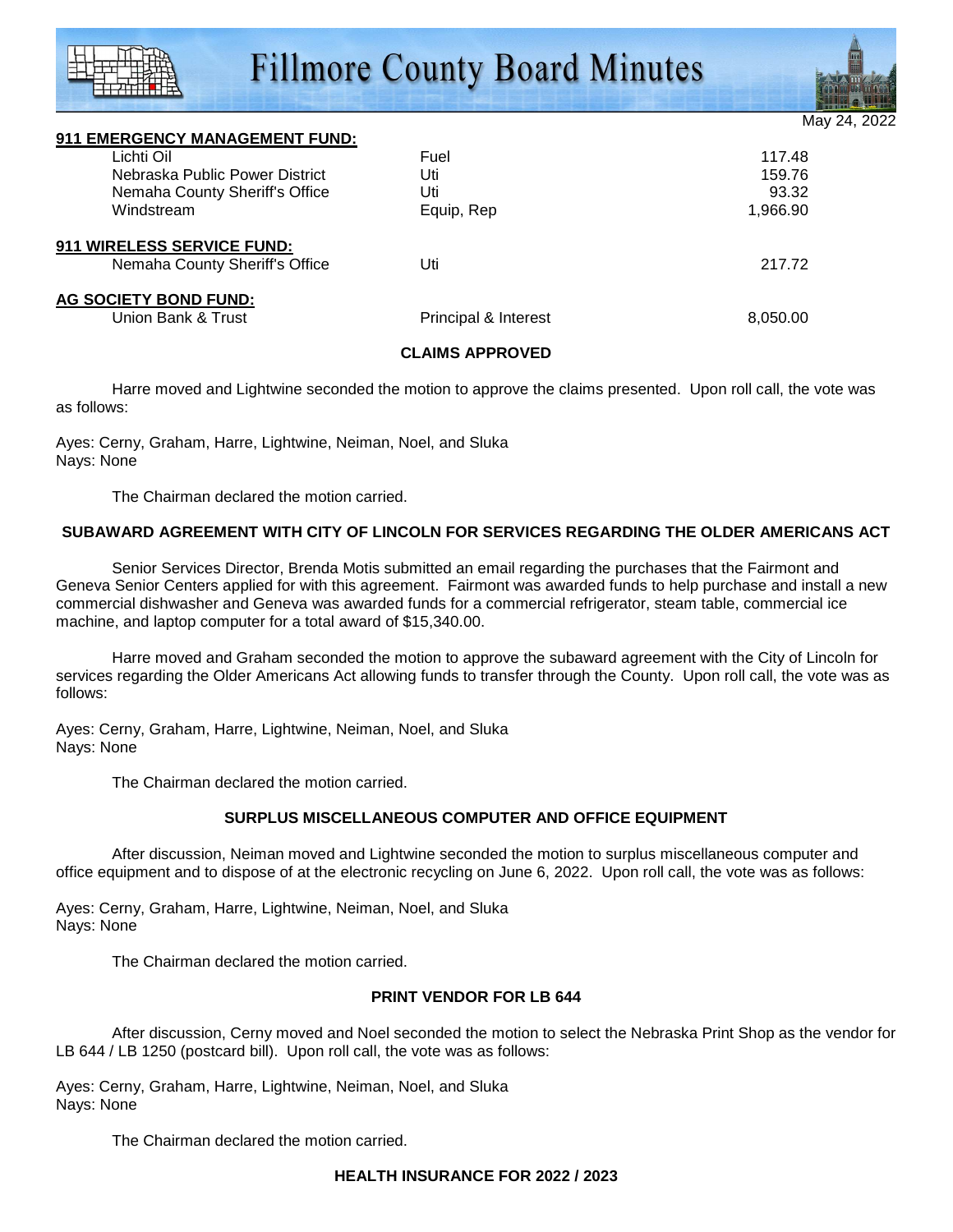



 After discussion, Harre moved and Lightwine seconded the motion to remain with Blue Cross Blue Shield of Nebraska for fiscal year 2022/2023 selecting the \$1,600.00 deductible plan (changed from \$1,500.00 deductible from BCBS). Upon roll call, the vote was as follows:

Ayes: Cerny, Graham, Harre, Lightwine, Neiman, Noel, and Sluka Nays: None

The Chairman declared the motion carried.

# **DISCUSSION REGARDING CASH-IN-LIEU PROGRAM FOR HEALTH INSURANCE**

After discussion, Graham moved and Lightwine seconded the introduction of the following resolution:

# **RESOLUTION #2022 - 11**

**WHEREAS,** the Supervisors of Fillmore County consent to adoption of Cash-In-Lieu as an option to our group medical insurance available to the elected officials and full-time employees of Fillmore County, Nebraska, and

**WHEREAS,** those elected officials and full time employees of Fillmore County, Nebraska electing to participate in the Cash-In-Lieu option, after presenting notice of Proof of Coverage and submitting a signed Affidavit of Other Coverage to the Supervisors of Fillmore County, Nebraska be eligible for said cash-in-lieu benefits in the amount of \$650.00 monthly, beginning July 1, 2022.

**THEREFORE, IT IS RESOLVED BY THE FILLMORE COUNTY BOARD OF SUPERVISORS** that the Cash-In-Lieu Option offered by First Concord Benefits Group be offered to those elected officials and full-time Fillmore County employees wishing to participate according to the above requirements. Said Cash-In-Lieu payment shall be addressed as monthly income and all withholding requirements will be administered accordingly.

Upon roll call, the vote was as follows:

Ayes: Cerny, Graham, Harre, Lightwine, Neiman, Noel, and Sluka Nays: None

The Chairman declared the resolution adopted.

# **ROAD DEPARTMENT DISCUSSION**

 Pat Halbur, Highway Superintendent informed the Board that she is getting a quote to add extra outdoor lighting to the pole shed/noxious weed building.

# **FILLMORE COUNTY DEVELOPMENT CORP UPDATE**

 Eric Johnson, Fillmore County Development Director shared the link to the new website and gave an update on membership and other projects that he is currently working on.

# **CHILD ADVOCACY CENTER SERVICE AGREEMENT**

 After discussion, Neiman moved and Graham seconded the motion to approve Child Advocacy Center Service Agreement beginning July 1, 2022. Upon roll call, the vote was as follows:

Ayes: Cerny, Graham, Harre, Lightwine, Neiman, Noel, and Sluka Nays: None

The Chairman declared the motion carried.

# **DISCUSSION REGARDING APRIL STORM**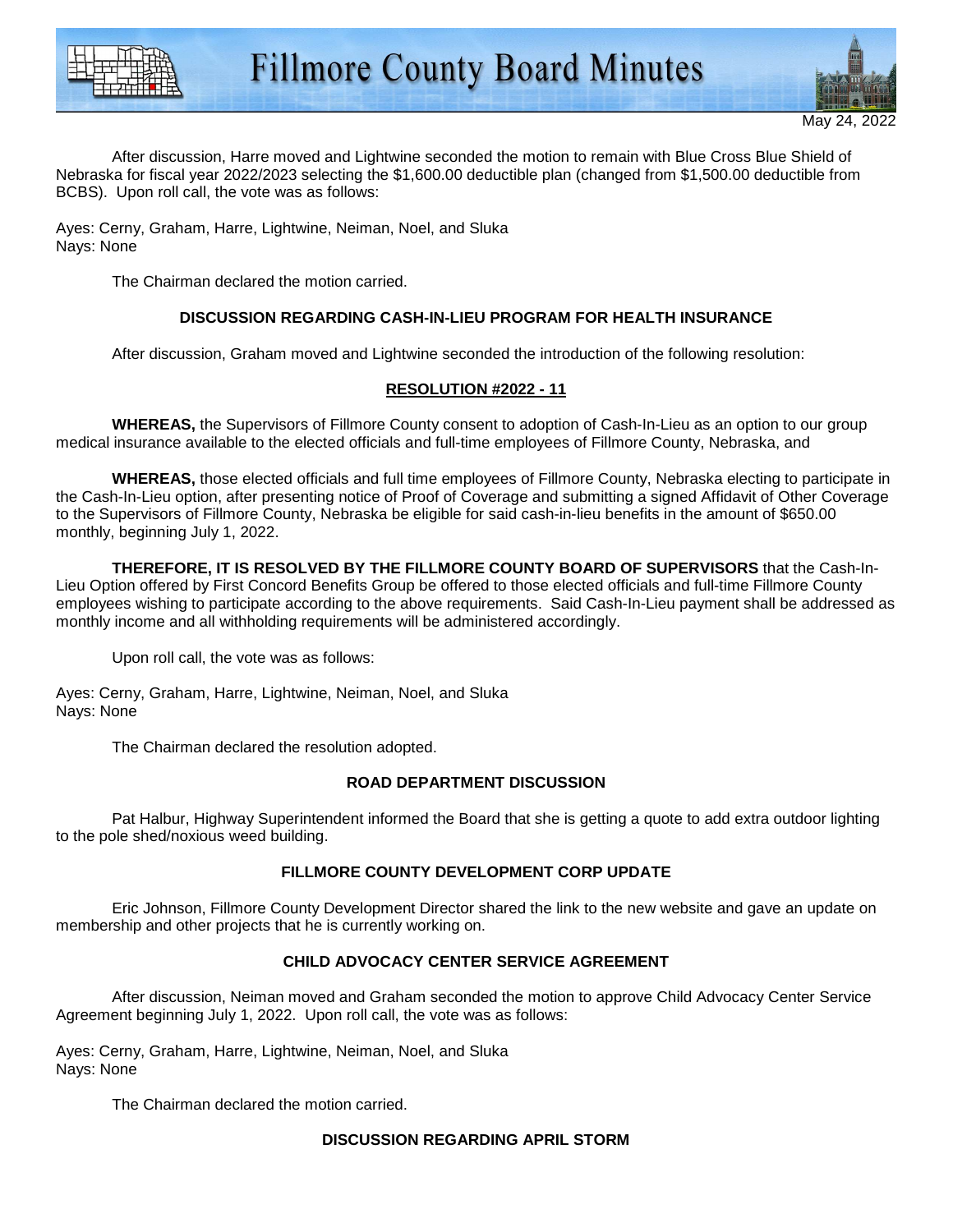



May 24,

 Emergency Manager, Jean Engle and Chief Deputy, Mark McFarland informed the Board that we need to update several battery backup solutions, get the network room on the generator, discussed a plan to ensure that there is access to fuel for the 911 tower generator, and discussed the repairs that are needed on the 911 tower after the windstorms.

# **DISCUSSION REGARDING COMMUNICATIONS AND RECORDING EQUIPMENT**

Chief Deputy and Emergency Manager submitted a quote for a digital 911 recorder for the dispatch center.

 After discussion, Neiman moved and Noel seconded the motion to approve the purchase of a new 911 recorder in the amount of \$29,234.00. Upon roll call, the vote was as follows:

Ayes: Cerny, Graham, Harre, Lightwine, Neiman, Noel, and Sluka Nays: None

The Chairman declared the motion carried.

#### **PROBATION AND SOUTHEAST NEBRASKA DRUG COURT UPDATE**

 Ashley Griess, Chief Probation Officer and Chris Reece, Problem Solving Court Coordinator provided a yearly review and budget request of \$1,822.50 for the Southeast Nebraska Adult Drug Court for fiscal year 2022/2023.

# **INTERLOCAL AGREEMENT FOR SOUTHEAST NEBRASKA ADULT DRUG COURT**

 After discussion, Lightwine moved and Cerny seconded the motion to approve the interlocal agreement with Saline, Jefferson, Thayer, Fillmore, and Gage counties for the Southeast Nebraska Adult Drug Court beginning July 1, 2022 and ending June 30, 2023. Upon roll call, the vote was as follows:

Ayes: Cerny, Graham, Harre, Lightwine, Neiman, Noel, and Sluka Nays: None

The Chairman declared the motion carried.

#### **DISCUSSION WITH GLENWOOD REGARDING CURRENT BROADBAND PROJECT AND NEW GRANT OPPORTUNITIES**

 Stan Rouse, CEO/General Manager and Jacob Hull, Director of Operations informed the Board that Glenwood started the ARPA broadband project in Grafton and will be moving to Shickley and then build north. Stan informed the Board that there will be several grant opportunities over the next year and wondered if the county would be interested in adding funds to the next grant which is due the first part of July. The Board had discussion and would like to think it over and have further discussion at the June  $14<sup>th</sup>$  meeting.

#### **EXECUTIVE SESSION**

 Sluka moved and Neiman seconded the motion that the Fillmore County Board of Supervisors hold an executive session at this time pursuant to Section 84-1401, Reissue, Revised Statutes of Nebraska, 1943, for the protection of the public interest and consider in executive session receiving advice from legal counsel on a personnel matter authorized by Statute to be discussed in executive session. Upon roll call, the vote was as follows:

Ayes: Cerny, Graham, Harre, Lightwine, Neiman, Noel, and Sluka Nays: None

 The Chairman declared the motion carried and requested that Pam Bourne, legal counsel, County Attorney, and County Clerk remain. Executive session began at 11:38 a.m.

#### **RETURN TO REGULAR SESSION**

 Lightwine moved and Graham seconded the motion to return to open session at 12:00 p.m. Upon roll call, the vote was as follows: